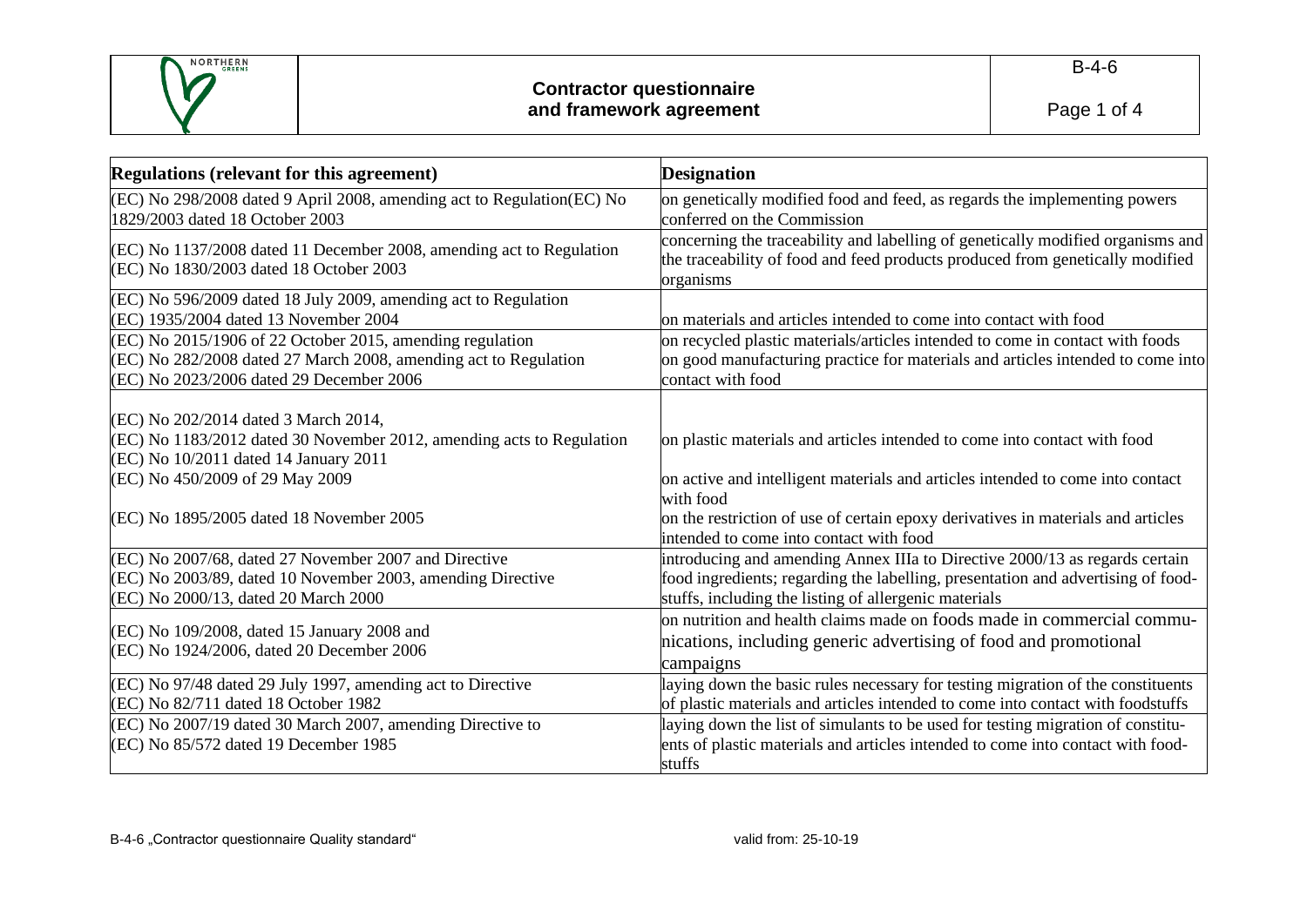

| (EC) No 2019/1021 dated 20 June 2019, repealed regulation                                                              |                                                                                                                                                                           |
|------------------------------------------------------------------------------------------------------------------------|---------------------------------------------------------------------------------------------------------------------------------------------------------------------------|
| (only point 3.7 of the Annex)                                                                                          | on persistent organic pollutants                                                                                                                                          |
| (EC) No 219/2009 dated 11 March 2009, amending act to Directive                                                        |                                                                                                                                                                           |
| (EC) No 94/62 dated 20 December 1994                                                                                   | on packaging and packaging waste                                                                                                                                          |
| SANCO/12571/2013, dated 19 November 2013 (Guidance Document)                                                           | on analytical quality control and validation procedures for pesticide residues<br>analysis in food and feed                                                               |
| (EC) No 1441/2007 dated 5 December 2007, amending act to Regulation<br>(EC) No 2073/2005 dated 15 November 2005        | on microbiological criteria for foodstuffs                                                                                                                                |
| Council Directive 2005/15/EC of 28 February 2005 amending Annex IV to<br>Council Directive 2000/29/EC dated 8 May 2000 | on protective measures against the introduction into the Community of organ-<br>isms harmful to plants or plant products and against their spread within the<br>Community |
| (EC) No 2016/486 dated 29 March 2016,                                                                                  |                                                                                                                                                                           |
| (EC) No 2016/567 of 6 April 2016                                                                                       |                                                                                                                                                                           |
| (EC) No 2017/671 of 7 April 2017                                                                                       |                                                                                                                                                                           |
| (EC) No 2016/1002, 1015 and 1016 of 17 June 2016                                                                       |                                                                                                                                                                           |
| (EC) No 2016/1785 of 7 October 2016                                                                                    |                                                                                                                                                                           |
| (EC) No 2016/1822 of 13 October 2016                                                                                   |                                                                                                                                                                           |
| (EC) No 2016/1866 of 17 October 2016                                                                                   |                                                                                                                                                                           |
| $(EC)$ No 2016/11077 (under the designation of (EU) No 2017/1164 of 22 June                                            |                                                                                                                                                                           |
| 2017) comes to force 21 January 2018                                                                                   |                                                                                                                                                                           |
| (EC) No 2016/10781 (under the designation of (EU) No 2017/627 of 3 April                                               |                                                                                                                                                                           |
| 2017) comes to force 27 October 2017                                                                                   |                                                                                                                                                                           |
| (EC) No 2017/170 and 171 of 30 January 2017                                                                            |                                                                                                                                                                           |
| (EC) No 2017/623 and 624 of 30 March 2017                                                                              |                                                                                                                                                                           |
| (EC) NO 2017/626 of 31 March 2017                                                                                      |                                                                                                                                                                           |
| amending Annexes II and III and V to Regulation (EC) No 396/2005.                                                      | regards maximum residue levels of pesticides in or on certain products.                                                                                                   |
| (EC) No 256/2009 dated 27 March 2009, amending act to Regulation                                                       | on maximum residue levels for of pesticides in or on food and feed of plant and                                                                                           |
| (EC) No 396/2005 dated 16 March 2005                                                                                   | animal origin incl. azoxystrobin and fludioxonil in or on certain products                                                                                                |
| (EC) No 178/2006 dated 2 February 2006: Annex I - List of commodities.                                                 | listing the food and feed products to which maximum levels for pesticide resi-                                                                                            |
|                                                                                                                        | dues apply                                                                                                                                                                |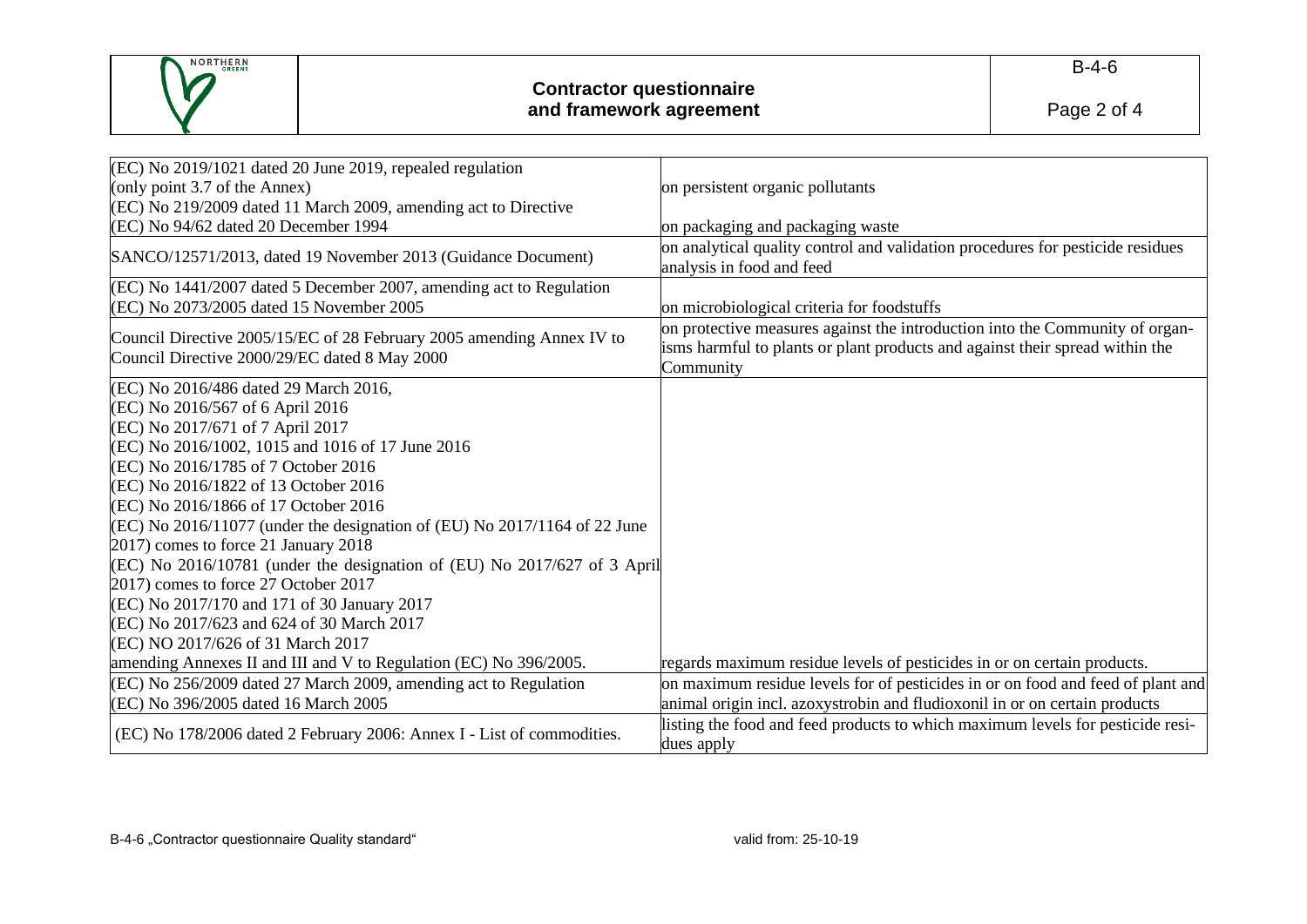

| (EC) No 149/2008 dated 1 March 2008:                                  |                                                                                   |
|-----------------------------------------------------------------------|-----------------------------------------------------------------------------------|
| o Annex II - EU MRLs,                                                 |                                                                                   |
| o Annex III - Temporary MRLs,                                         |                                                                                   |
| o Annex IV - List of active substances for which no MRLs are required | setting maximum residue levels for products covered by Annex I thereto            |
| (EC) No 839/2008 dated 31 July 2008, amending act to Regulation       | regards Annexes II, III and IV on maximum residue levels of pesticides in or      |
| (EC) No 396/2005 dated 15 March 2005                                  | on certain products                                                               |
| (EC) No 488/2014 dated 12 May 2012,                                   | regards maximum levels of cadmium in foodstuffs                                   |
| (EC) No 1258/2011 dated 02 December 2011 and                          | regards maximum levels for nitrates in foodstuffs                                 |
| (EC) No. 466/2001 dated 08 March 2001                                 | setting maximum levels for certain contaminants in foodstuffs                     |
| (EC) No 629/2008 dated 2 July 2008 amending acts to Regulation        | on maximum levels for certain contaminants in foodstuffs                          |
| (EC) No 1881/2006 dated 19 December 2006                              | on maximum levels for certain contaminants in foodstuffs                          |
| (EC) No 2019/1009 dated 5 June 2019, amending regulation              | laying down rules on the making available on the market of EU fertilising         |
| (EC) No 1107/2009 dated 24 November 2009                              | products                                                                          |
| (latest consolidated version 10 November 2018)                        | concerning the placing of plant protection products on the market                 |
| (EC) No 315/93 dated 8 February 1993                                  | laying down Community procedures for contaminants in food                         |
|                                                                       | Commission notice on guidance document on addressing microbiological risks        |
| EU Guide 2017/C 163/01 dated 23 Maj 2017                              | in fresh fruits and vegetables at primary production through good hygiene         |
| (EC) No 852/2004 dated 29 April 2004                                  |                                                                                   |
| (Latest consolidated version: 20 April 2009)                          | on the hygiene of foodstuffs                                                      |
|                                                                       | amending Regulation (EC) No. 1234/2007 establishing a common organisation         |
|                                                                       | of agricultural markets and on specific provisions for certain agricultural prod- |
| (EC) No 361/2008 dated 14 April 2008                                  | ucts (Single CMO Regulation).                                                     |
| (EC) No 499/2014 dated 11 March 2014, supplementing Regulations       |                                                                                   |
| (EC) No 1308/2013 dated 17 December 2013, and Regulation              | establishing a common organization of the markets in agricultural products        |
| (EU) No 1306/2013 dated 17 December 2013 by amending Regulation       | on the financing, management and monitoring of the common agricultural pol-       |
| (EC) No 543/2011 dated 15 June 2011, amending act to Regulation       | icy laying down detailed rules for the application of Council Regulation (EC)     |
| (EC) No 1234/2007 dated 22 October 2007                               | No 1234/2007 in respect of the fruit and vegetables                               |
| (EU) No 2018/848 dated 30 May 2018, repealing                         |                                                                                   |
| (EC) No 834/2007 dated 20 July 2007                                   | on organic production and labelling of organic products                           |
| (EC) No 354/2014 dated 8 April 2014, amending act to Regulation       |                                                                                   |
| (EC) No 889/2008 dated 18 September 2008                              | detailed rules for the implementation of Council Regulation (EC) No 834/2007,     |
| (EC) No 1235/2008 dates 8 December 2008                               | as regards arrangements for import of organic products from $3rd$ countries.      |